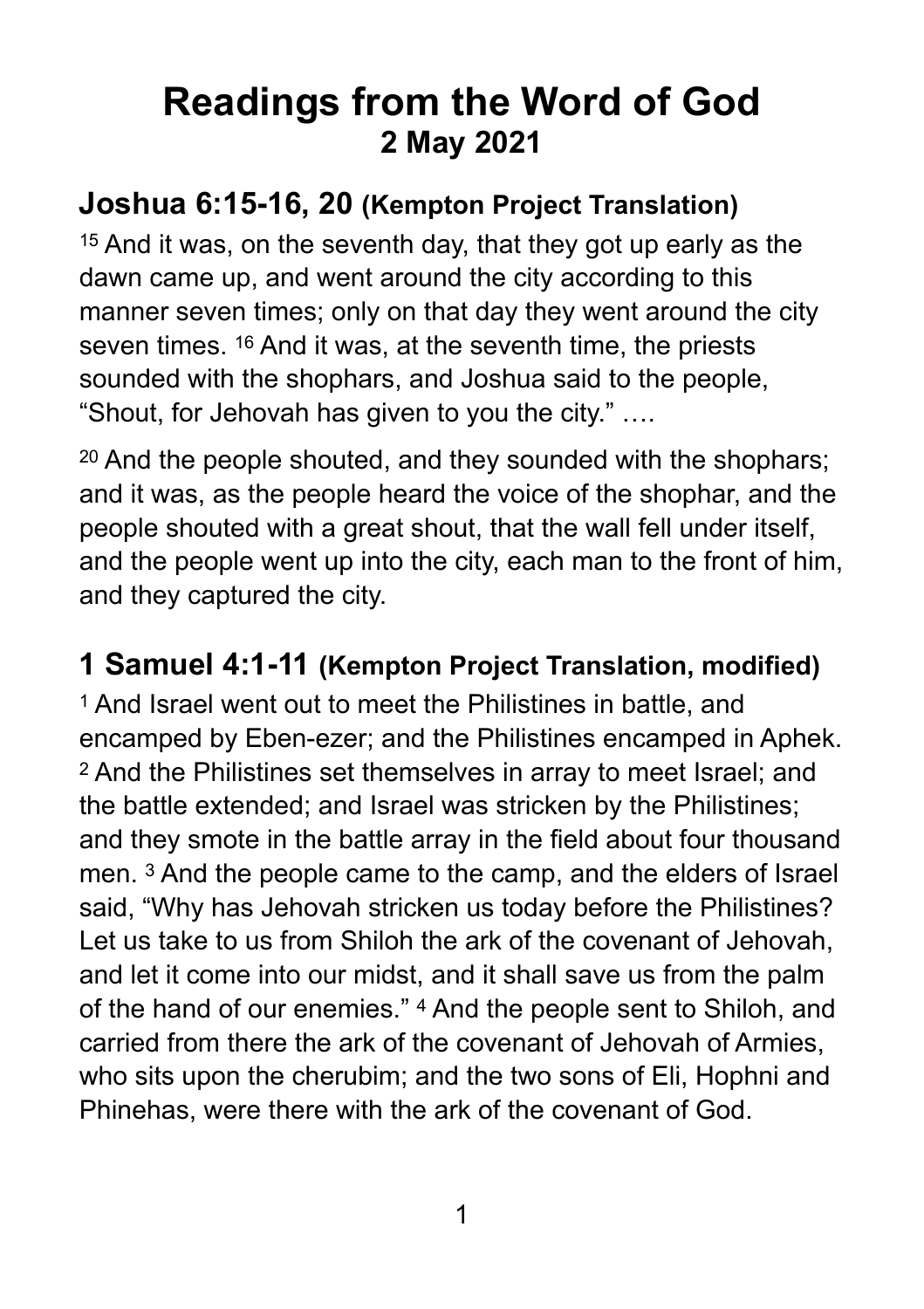5 And it was, when the ark of the covenant of Jehovah came into the camp, that all Israel shouted with a great shout, and the earth made a noise. 6 And the Philistines heard the voice of the shout, and they said, "What is the voice of this great shout, in the camp of the Hebrews?" And they knew that the ark of Jehovah was come into the camp. 7 And the Philistines feared; for they said, "God is come into the camp." And they said, "Woe unto us! for there has not been such a thing yesterday and the day before. 8 Woe unto us! Who shall rescue us from the hand of these magnificent gods? These are they, the gods who smote the Egyptians with every smiting in the wilderness. 9 Strengthen yourselves, and be men, O ye Philistines, lest you serve the Hebrews, as they have served you; and be men, and fight."

10 And the Philistines fought, and Israel was struck down, and they fled, a man to his tent; and there was a very great smiting; and there fell of Israel thirty thousand footmen. 11 And the ark of God was taken; and the two sons of Eli, Hophni and Phinehas, died.

## *Apocalypse Explained* **§817:6**

All the wars that the sons of Israel waged against the Philistines represented the combats of the spiritual man with the natural man [or our spiritual self with our natural self], and from this they also represented the combats of truth conjoined with good against truth separated from good….

## *Divine Providence* **§326:12**

The Philistines symbolised people caught up in faith separated from charity.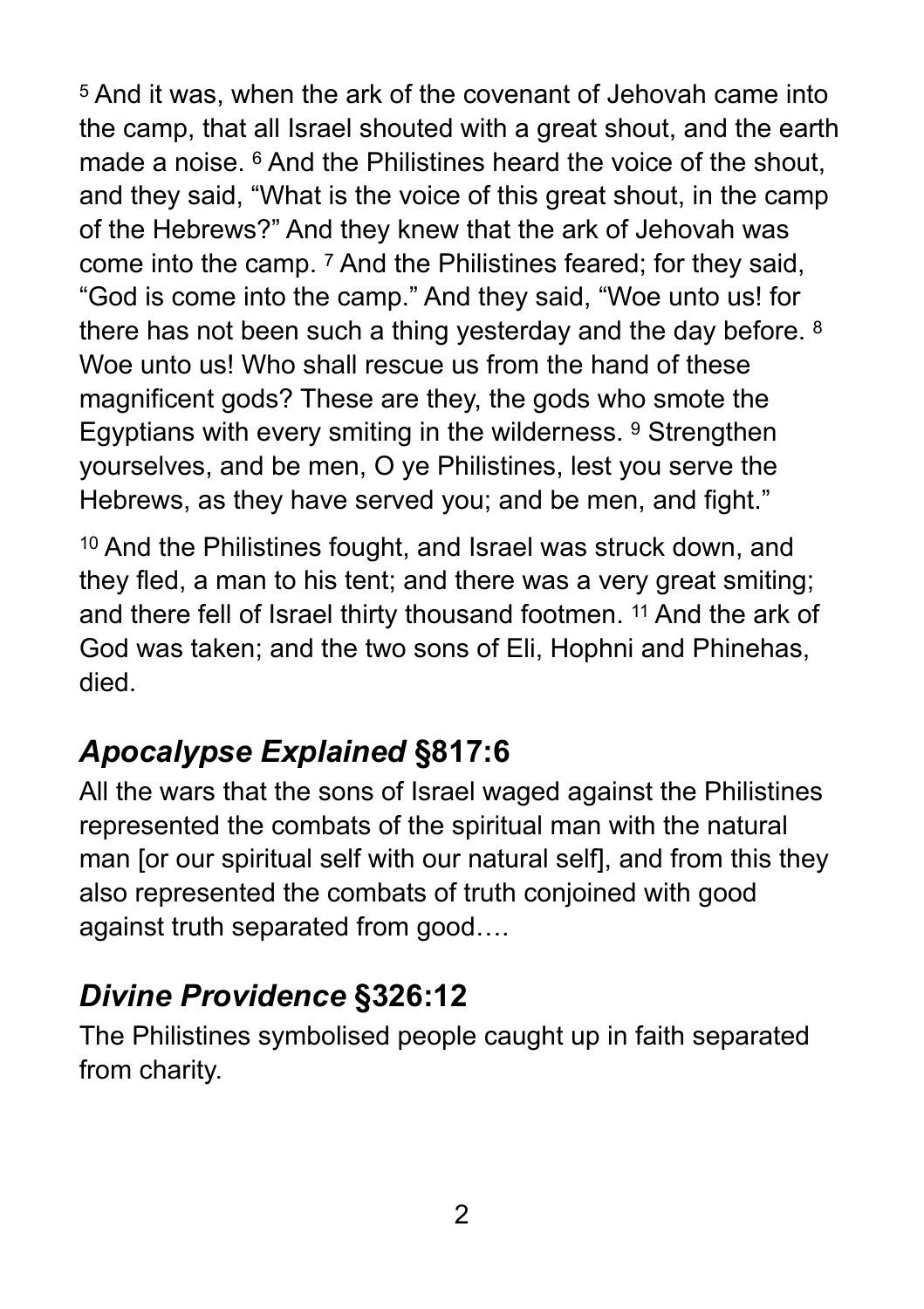## *Doctrine of Faith* **§50**

Because this religion, which is one of faith divorced from charity, continually tries to invade the church, therefore the Philistines remained in the land of Canaan and harassed the children of Israel again and again.

## *Divine Providence* **§245**

[T]he church depends on its body of teaching and its body of teaching is based on the Word. Nevertheless, it is not the body of teaching itself but its integrity and purity, and therefore an understanding of the Word, that forms the church. The church in miniature that is in us as individuals is also formed and established not by a body of teaching but by our faith and by our living our faith. Likewise, what forms and establishes the church in miniature in any of us is not the Word; it is the faith based on truths and the life based on goods that we individually draw from the Word and apply to ourselves.

The Word is like a mine that has gold and silver deep down in great abundance; it is like a mine where the farther in we go, the more precious are the types of stone we find. Our understanding of the Word is what gives us access to these "mines." If we did not understand the Word's true nature as it is at its heart and in its depth, the Word would no more form the church in us than mines like these in the Middle East would make some person in Europe rich. ….

People who own the Word but do not receive from it any understanding of genuine truth or any willingness to do genuine good are like people who think they are rich because they have borrowed money from others or who think themselves well off because they include in their reckoning other people's properties,